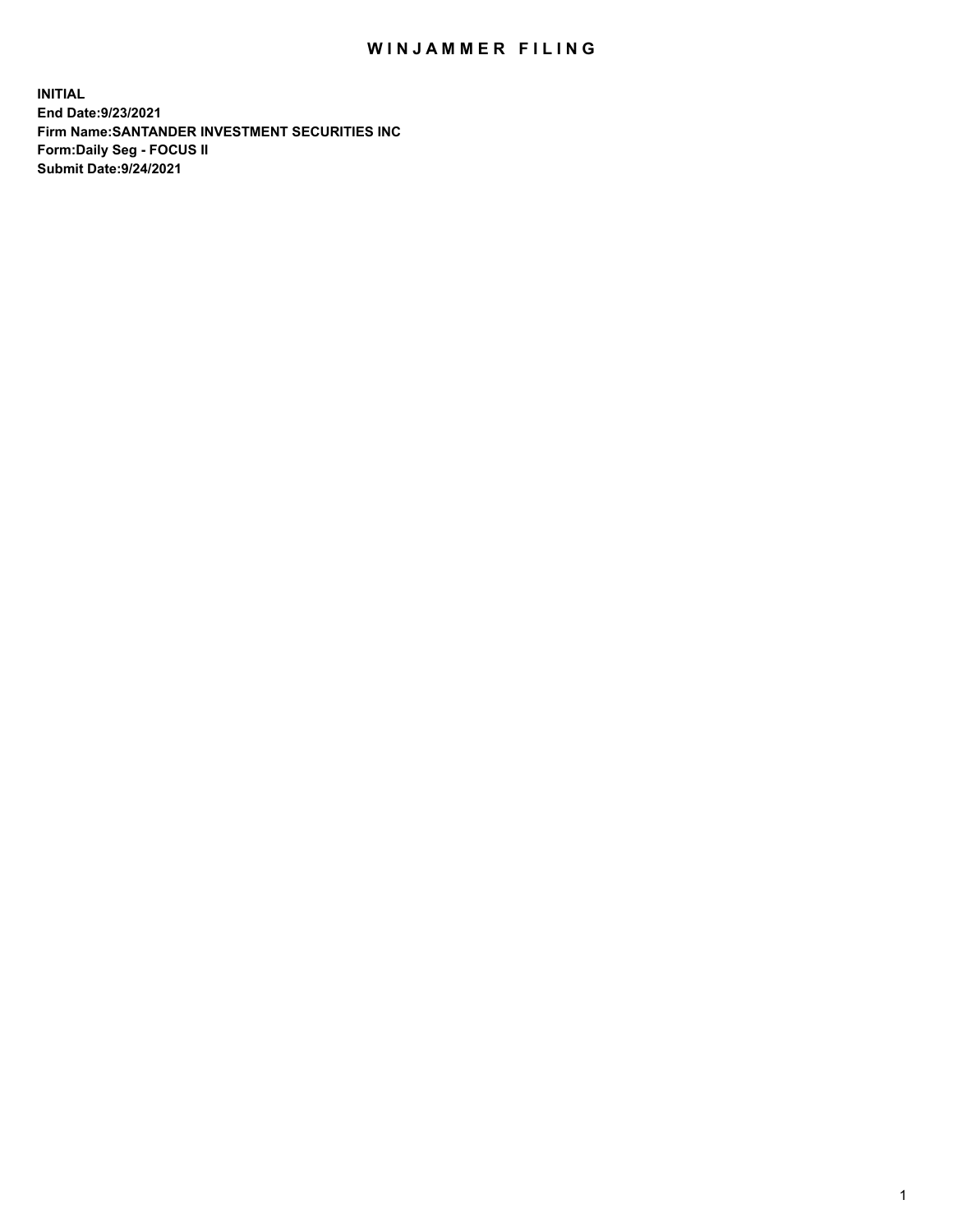**INITIAL End Date:9/23/2021 Firm Name:SANTANDER INVESTMENT SECURITIES INC Form:Daily Seg - FOCUS II Submit Date:9/24/2021 Daily Segregation - Cover Page**

| $0091090001 - 00101 + 090$                                                        |                                            |  |  |  |  |
|-----------------------------------------------------------------------------------|--------------------------------------------|--|--|--|--|
| Name of Company                                                                   | <b>SANTANDER INVESTMENT</b>                |  |  |  |  |
| <b>Contact Name</b>                                                               | <b>SECURITIES INC</b><br><b>Richard Ro</b> |  |  |  |  |
| <b>Contact Phone Number</b>                                                       | (212) 350-3662                             |  |  |  |  |
| <b>Contact Email Address</b>                                                      | richard.ro@santander.us                    |  |  |  |  |
| FCM's Customer Segregated Funds Residual Interest Target (choose one):            |                                            |  |  |  |  |
| a. Minimum dollar amount: ; or                                                    | 70,000,000                                 |  |  |  |  |
| b. Minimum percentage of customer segregated funds required:%; or                 | $\overline{\mathbf{0}}$                    |  |  |  |  |
| c. Dollar amount range between: and; or                                           | 0 <sub>0</sub>                             |  |  |  |  |
| d. Percentage range of customer segregated funds required between: % and %.       | 0 <sub>0</sub>                             |  |  |  |  |
| FCM's Customer Secured Amount Funds Residual Interest Target (choose one):        |                                            |  |  |  |  |
| a. Minimum dollar amount: ; or                                                    | $\overline{\mathbf{0}}$                    |  |  |  |  |
| b. Minimum percentage of customer secured funds required:%; or                    | $\underline{\mathbf{0}}$                   |  |  |  |  |
| c. Dollar amount range between: and; or                                           | 0 <sub>0</sub>                             |  |  |  |  |
| d. Percentage range of customer secured funds required between: % and %.          | 0 <sub>0</sub>                             |  |  |  |  |
| FCM's Cleared Swaps Customer Collateral Residual Interest Target (choose one):    |                                            |  |  |  |  |
| a. Minimum dollar amount: ; or                                                    | $\overline{\mathbf{0}}$                    |  |  |  |  |
| b. Minimum percentage of cleared swaps customer collateral required:%; or         | $\underline{\mathbf{0}}$                   |  |  |  |  |
| c. Dollar amount range between: and; or                                           | 0 <sub>0</sub>                             |  |  |  |  |
| d. Percentage range of cleared swaps customer collateral required between:% and%. | 00                                         |  |  |  |  |

Attach supporting documents CH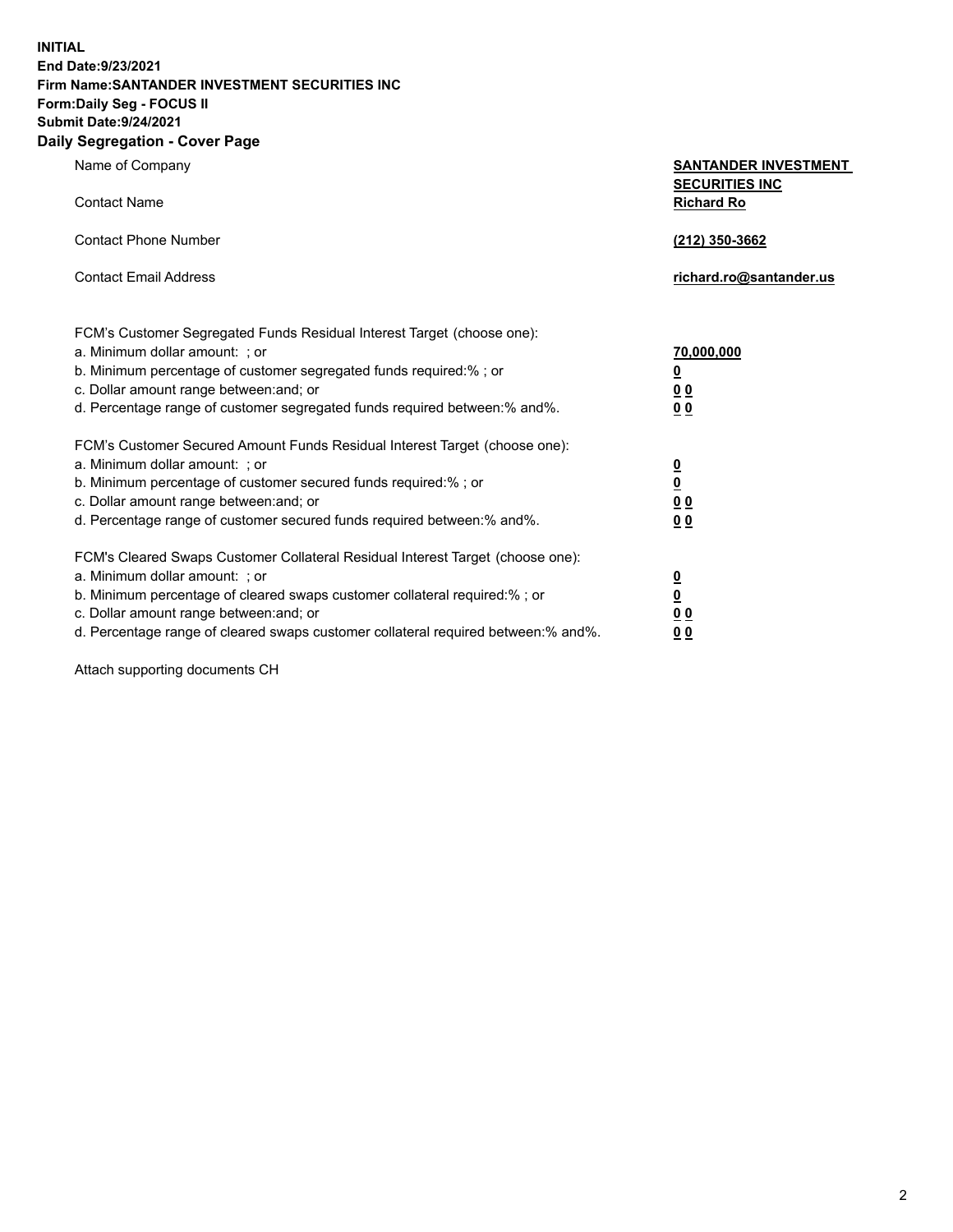**INITIAL End Date:9/23/2021 Firm Name:SANTANDER INVESTMENT SECURITIES INC Form:Daily Seg - FOCUS II Submit Date:9/24/2021 Daily Segregation - Secured Amounts**

|     | Foreign Futures and Foreign Options Secured Amounts                                                        |                          |
|-----|------------------------------------------------------------------------------------------------------------|--------------------------|
|     | Amount required to be set aside pursuant to law, rule or regulation of a foreign                           | $0$ [7305]               |
|     | government or a rule of a self-regulatory organization authorized thereunder                               |                          |
| 1.  | Net ledger balance - Foreign Futures and Foreign Option Trading - All Customers                            |                          |
|     | A. Cash                                                                                                    | $0$ [7315]               |
|     | B. Securities (at market)                                                                                  | $0$ [7317]               |
| 2.  | Net unrealized profit (loss) in open futures contracts traded on a foreign board of trade                  | $0$ [7325]               |
| 3.  | Exchange traded options                                                                                    |                          |
|     | a. Market value of open option contracts purchased on a foreign board of trade                             | $0$ [7335]               |
|     | b. Market value of open contracts granted (sold) on a foreign board of trade                               | $0$ [7337]               |
| 4.  | Net equity (deficit) (add lines 1. 2. and 3.)                                                              | $0$ [7345]               |
| 5.  | Account liquidating to a deficit and account with a debit balances - gross amount                          | $0$ [7351]               |
|     | Less: amount offset by customer owned securities                                                           | 0 [7352] 0 [7354]        |
| 6.  | Amount required to be set aside as the secured amount - Net Liquidating Equity                             | $0$ [7355]               |
|     | Method (add lines 4 and 5)                                                                                 |                          |
| 7.  | Greater of amount required to be set aside pursuant to foreign jurisdiction (above) or line                | $0$ [7360]               |
|     | 6.                                                                                                         |                          |
|     | FUNDS DEPOSITED IN SEPARATE REGULATION 30.7 ACCOUNTS                                                       |                          |
| 1.  | Cash in banks                                                                                              |                          |
|     | A. Banks located in the United States                                                                      | $0$ [7500]               |
|     | B. Other banks qualified under Regulation 30.7                                                             | 0 [7520] 0 [7530]        |
| 2.  | <b>Securities</b>                                                                                          |                          |
|     | A. In safekeeping with banks located in the United States                                                  | $0$ [7540]               |
|     | B. In safekeeping with other banks qualified under Regulation 30.7                                         | 0 [7560] 0 [7570]        |
| 3.  | Equities with registered futures commission merchants                                                      |                          |
|     | A. Cash                                                                                                    | $0$ [7580]               |
|     | <b>B.</b> Securities                                                                                       | $0$ [7590]               |
|     | C. Unrealized gain (loss) on open futures contracts                                                        | $0$ [7600]               |
|     | D. Value of long option contracts                                                                          | $0$ [7610]               |
|     | E. Value of short option contracts                                                                         | 0 [7615] 0 [7620]        |
| 4.  | Amounts held by clearing organizations of foreign boards of trade                                          |                          |
|     | A. Cash                                                                                                    | $0$ [7640]               |
|     | <b>B.</b> Securities                                                                                       | $0$ [7650]               |
|     | C. Amount due to (from) clearing organization - daily variation                                            | $0$ [7660]               |
|     | D. Value of long option contracts                                                                          | $0$ [7670]               |
|     | E. Value of short option contracts                                                                         | 0 [7675] 0 [7680]        |
| 5.  | Amounts held by members of foreign boards of trade                                                         |                          |
|     | A. Cash                                                                                                    | $0$ [7700]               |
|     | <b>B.</b> Securities                                                                                       | $0$ [7710]               |
|     | C. Unrealized gain (loss) on open futures contracts                                                        | $0$ [7720]               |
|     | D. Value of long option contracts                                                                          | $0$ [7730]               |
|     | E. Value of short option contracts                                                                         | 0 [7735] 0 [7740]        |
| 6.  | Amounts with other depositories designated by a foreign board of trade                                     | $0$ [7760]               |
| 7.  | Segregated funds on hand                                                                                   |                          |
| 8.  | Total funds in separate section 30.7 accounts                                                              | $0$ [7765]<br>$0$ [7770] |
| 9.  |                                                                                                            |                          |
|     | Excess (deficiency) Set Aside for Secured Amount (subtract line 7 Secured Statement<br>Page 1 from Line 8) | $0$ [7380]               |
| 10. | Management Target Amount for Excess funds in separate section 30.7 accounts                                | $0$ [7780]               |
| 11. | Excess (deficiency) funds in separate 30.7 accounts over (under) Management Target                         | $0$ [7785]               |
|     |                                                                                                            |                          |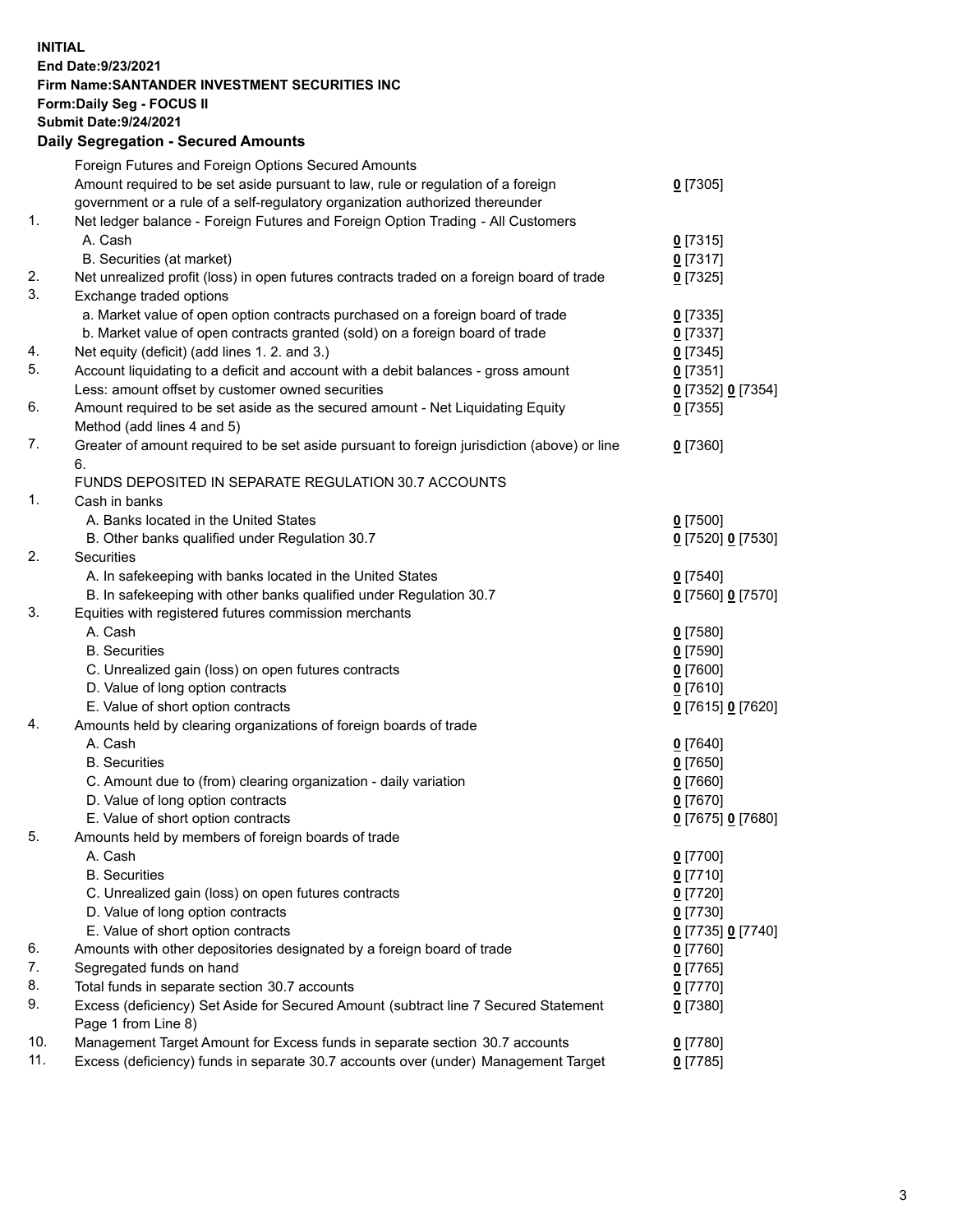| End Date: 9/23/2021<br>Firm Name: SANTANDER INVESTMENT SECURITIES INC<br>Form: Daily Seg - FOCUS II<br><b>Submit Date: 9/24/2021</b><br>Daily Segregation - Segregation Statement<br>SEGREGATION REQUIREMENTS(Section 4d(2) of the CEAct)<br>1.<br>Net ledger balance<br>A. Cash<br>2,584,658,866 [7010]<br>B. Securities (at market)<br>$0$ [7020]<br>2.<br>Net unrealized profit (loss) in open futures contracts traded on a contract market<br>-368,639,203 [7030]<br>3.<br>Exchange traded options<br>A. Add market value of open option contracts purchased on a contract market<br>36,817,674 [7032]<br>B. Deduct market value of open option contracts granted (sold) on a contract market<br>-24,480,346 [7033]<br>4.<br>Net equity (deficit) (add lines 1, 2 and 3)<br>2,228,356,991 [7040]<br>5.<br>Accounts liquidating to a deficit and accounts with<br>debit balances - gross amount<br>$0$ [7045]<br>Less: amount offset by customer securities<br>0 [7047] 0 [7050]<br>6.<br>Amount required to be segregated (add lines 4 and 5)<br>2,228,356,991 [7060]<br>FUNDS IN SEGREGATED ACCOUNTS<br>7.<br>Deposited in segregated funds bank accounts<br>A. Cash<br>236,596,535 [7070]<br>B. Securities representing investments of customers' funds (at market)<br>$0$ [7080]<br>C. Securities held for particular customers or option customers in lieu of cash (at<br>$0$ [7090]<br>market)<br>8.<br>Margins on deposit with derivatives clearing organizations of contract markets<br>A. Cash<br>2,014,126,722 [7100]<br>B. Securities representing investments of customers' funds (at market)<br>$0$ [7110]<br>C. Securities held for particular customers or option customers in lieu of cash (at<br>$0$ [7120]<br>market)<br>9.<br>Net settlement from (to) derivatives clearing organizations of contract markets<br>38,180,393 [7130]<br>10.<br>Exchange traded options<br>A. Value of open long option contracts<br>36,817,674 [7132]<br>B. Value of open short option contracts<br>-24,480,346 [7133]<br>11.<br>Net equities with other FCMs | <b>INITIAL</b> |  |
|--------------------------------------------------------------------------------------------------------------------------------------------------------------------------------------------------------------------------------------------------------------------------------------------------------------------------------------------------------------------------------------------------------------------------------------------------------------------------------------------------------------------------------------------------------------------------------------------------------------------------------------------------------------------------------------------------------------------------------------------------------------------------------------------------------------------------------------------------------------------------------------------------------------------------------------------------------------------------------------------------------------------------------------------------------------------------------------------------------------------------------------------------------------------------------------------------------------------------------------------------------------------------------------------------------------------------------------------------------------------------------------------------------------------------------------------------------------------------------------------------------------------------------------------------------------------------------------------------------------------------------------------------------------------------------------------------------------------------------------------------------------------------------------------------------------------------------------------------------------------------------------------------------------------------------------------------------------------------------------------------------------------------------------------------------------------|----------------|--|
|                                                                                                                                                                                                                                                                                                                                                                                                                                                                                                                                                                                                                                                                                                                                                                                                                                                                                                                                                                                                                                                                                                                                                                                                                                                                                                                                                                                                                                                                                                                                                                                                                                                                                                                                                                                                                                                                                                                                                                                                                                                                    |                |  |
|                                                                                                                                                                                                                                                                                                                                                                                                                                                                                                                                                                                                                                                                                                                                                                                                                                                                                                                                                                                                                                                                                                                                                                                                                                                                                                                                                                                                                                                                                                                                                                                                                                                                                                                                                                                                                                                                                                                                                                                                                                                                    |                |  |
|                                                                                                                                                                                                                                                                                                                                                                                                                                                                                                                                                                                                                                                                                                                                                                                                                                                                                                                                                                                                                                                                                                                                                                                                                                                                                                                                                                                                                                                                                                                                                                                                                                                                                                                                                                                                                                                                                                                                                                                                                                                                    |                |  |
|                                                                                                                                                                                                                                                                                                                                                                                                                                                                                                                                                                                                                                                                                                                                                                                                                                                                                                                                                                                                                                                                                                                                                                                                                                                                                                                                                                                                                                                                                                                                                                                                                                                                                                                                                                                                                                                                                                                                                                                                                                                                    |                |  |
|                                                                                                                                                                                                                                                                                                                                                                                                                                                                                                                                                                                                                                                                                                                                                                                                                                                                                                                                                                                                                                                                                                                                                                                                                                                                                                                                                                                                                                                                                                                                                                                                                                                                                                                                                                                                                                                                                                                                                                                                                                                                    |                |  |
|                                                                                                                                                                                                                                                                                                                                                                                                                                                                                                                                                                                                                                                                                                                                                                                                                                                                                                                                                                                                                                                                                                                                                                                                                                                                                                                                                                                                                                                                                                                                                                                                                                                                                                                                                                                                                                                                                                                                                                                                                                                                    |                |  |
|                                                                                                                                                                                                                                                                                                                                                                                                                                                                                                                                                                                                                                                                                                                                                                                                                                                                                                                                                                                                                                                                                                                                                                                                                                                                                                                                                                                                                                                                                                                                                                                                                                                                                                                                                                                                                                                                                                                                                                                                                                                                    |                |  |
|                                                                                                                                                                                                                                                                                                                                                                                                                                                                                                                                                                                                                                                                                                                                                                                                                                                                                                                                                                                                                                                                                                                                                                                                                                                                                                                                                                                                                                                                                                                                                                                                                                                                                                                                                                                                                                                                                                                                                                                                                                                                    |                |  |
|                                                                                                                                                                                                                                                                                                                                                                                                                                                                                                                                                                                                                                                                                                                                                                                                                                                                                                                                                                                                                                                                                                                                                                                                                                                                                                                                                                                                                                                                                                                                                                                                                                                                                                                                                                                                                                                                                                                                                                                                                                                                    |                |  |
|                                                                                                                                                                                                                                                                                                                                                                                                                                                                                                                                                                                                                                                                                                                                                                                                                                                                                                                                                                                                                                                                                                                                                                                                                                                                                                                                                                                                                                                                                                                                                                                                                                                                                                                                                                                                                                                                                                                                                                                                                                                                    |                |  |
|                                                                                                                                                                                                                                                                                                                                                                                                                                                                                                                                                                                                                                                                                                                                                                                                                                                                                                                                                                                                                                                                                                                                                                                                                                                                                                                                                                                                                                                                                                                                                                                                                                                                                                                                                                                                                                                                                                                                                                                                                                                                    |                |  |
|                                                                                                                                                                                                                                                                                                                                                                                                                                                                                                                                                                                                                                                                                                                                                                                                                                                                                                                                                                                                                                                                                                                                                                                                                                                                                                                                                                                                                                                                                                                                                                                                                                                                                                                                                                                                                                                                                                                                                                                                                                                                    |                |  |
|                                                                                                                                                                                                                                                                                                                                                                                                                                                                                                                                                                                                                                                                                                                                                                                                                                                                                                                                                                                                                                                                                                                                                                                                                                                                                                                                                                                                                                                                                                                                                                                                                                                                                                                                                                                                                                                                                                                                                                                                                                                                    |                |  |
|                                                                                                                                                                                                                                                                                                                                                                                                                                                                                                                                                                                                                                                                                                                                                                                                                                                                                                                                                                                                                                                                                                                                                                                                                                                                                                                                                                                                                                                                                                                                                                                                                                                                                                                                                                                                                                                                                                                                                                                                                                                                    |                |  |
|                                                                                                                                                                                                                                                                                                                                                                                                                                                                                                                                                                                                                                                                                                                                                                                                                                                                                                                                                                                                                                                                                                                                                                                                                                                                                                                                                                                                                                                                                                                                                                                                                                                                                                                                                                                                                                                                                                                                                                                                                                                                    |                |  |
|                                                                                                                                                                                                                                                                                                                                                                                                                                                                                                                                                                                                                                                                                                                                                                                                                                                                                                                                                                                                                                                                                                                                                                                                                                                                                                                                                                                                                                                                                                                                                                                                                                                                                                                                                                                                                                                                                                                                                                                                                                                                    |                |  |
|                                                                                                                                                                                                                                                                                                                                                                                                                                                                                                                                                                                                                                                                                                                                                                                                                                                                                                                                                                                                                                                                                                                                                                                                                                                                                                                                                                                                                                                                                                                                                                                                                                                                                                                                                                                                                                                                                                                                                                                                                                                                    |                |  |
|                                                                                                                                                                                                                                                                                                                                                                                                                                                                                                                                                                                                                                                                                                                                                                                                                                                                                                                                                                                                                                                                                                                                                                                                                                                                                                                                                                                                                                                                                                                                                                                                                                                                                                                                                                                                                                                                                                                                                                                                                                                                    |                |  |
|                                                                                                                                                                                                                                                                                                                                                                                                                                                                                                                                                                                                                                                                                                                                                                                                                                                                                                                                                                                                                                                                                                                                                                                                                                                                                                                                                                                                                                                                                                                                                                                                                                                                                                                                                                                                                                                                                                                                                                                                                                                                    |                |  |
|                                                                                                                                                                                                                                                                                                                                                                                                                                                                                                                                                                                                                                                                                                                                                                                                                                                                                                                                                                                                                                                                                                                                                                                                                                                                                                                                                                                                                                                                                                                                                                                                                                                                                                                                                                                                                                                                                                                                                                                                                                                                    |                |  |
|                                                                                                                                                                                                                                                                                                                                                                                                                                                                                                                                                                                                                                                                                                                                                                                                                                                                                                                                                                                                                                                                                                                                                                                                                                                                                                                                                                                                                                                                                                                                                                                                                                                                                                                                                                                                                                                                                                                                                                                                                                                                    |                |  |
|                                                                                                                                                                                                                                                                                                                                                                                                                                                                                                                                                                                                                                                                                                                                                                                                                                                                                                                                                                                                                                                                                                                                                                                                                                                                                                                                                                                                                                                                                                                                                                                                                                                                                                                                                                                                                                                                                                                                                                                                                                                                    |                |  |
|                                                                                                                                                                                                                                                                                                                                                                                                                                                                                                                                                                                                                                                                                                                                                                                                                                                                                                                                                                                                                                                                                                                                                                                                                                                                                                                                                                                                                                                                                                                                                                                                                                                                                                                                                                                                                                                                                                                                                                                                                                                                    |                |  |
|                                                                                                                                                                                                                                                                                                                                                                                                                                                                                                                                                                                                                                                                                                                                                                                                                                                                                                                                                                                                                                                                                                                                                                                                                                                                                                                                                                                                                                                                                                                                                                                                                                                                                                                                                                                                                                                                                                                                                                                                                                                                    |                |  |
|                                                                                                                                                                                                                                                                                                                                                                                                                                                                                                                                                                                                                                                                                                                                                                                                                                                                                                                                                                                                                                                                                                                                                                                                                                                                                                                                                                                                                                                                                                                                                                                                                                                                                                                                                                                                                                                                                                                                                                                                                                                                    |                |  |
|                                                                                                                                                                                                                                                                                                                                                                                                                                                                                                                                                                                                                                                                                                                                                                                                                                                                                                                                                                                                                                                                                                                                                                                                                                                                                                                                                                                                                                                                                                                                                                                                                                                                                                                                                                                                                                                                                                                                                                                                                                                                    |                |  |
|                                                                                                                                                                                                                                                                                                                                                                                                                                                                                                                                                                                                                                                                                                                                                                                                                                                                                                                                                                                                                                                                                                                                                                                                                                                                                                                                                                                                                                                                                                                                                                                                                                                                                                                                                                                                                                                                                                                                                                                                                                                                    |                |  |
|                                                                                                                                                                                                                                                                                                                                                                                                                                                                                                                                                                                                                                                                                                                                                                                                                                                                                                                                                                                                                                                                                                                                                                                                                                                                                                                                                                                                                                                                                                                                                                                                                                                                                                                                                                                                                                                                                                                                                                                                                                                                    |                |  |
|                                                                                                                                                                                                                                                                                                                                                                                                                                                                                                                                                                                                                                                                                                                                                                                                                                                                                                                                                                                                                                                                                                                                                                                                                                                                                                                                                                                                                                                                                                                                                                                                                                                                                                                                                                                                                                                                                                                                                                                                                                                                    |                |  |
|                                                                                                                                                                                                                                                                                                                                                                                                                                                                                                                                                                                                                                                                                                                                                                                                                                                                                                                                                                                                                                                                                                                                                                                                                                                                                                                                                                                                                                                                                                                                                                                                                                                                                                                                                                                                                                                                                                                                                                                                                                                                    |                |  |
|                                                                                                                                                                                                                                                                                                                                                                                                                                                                                                                                                                                                                                                                                                                                                                                                                                                                                                                                                                                                                                                                                                                                                                                                                                                                                                                                                                                                                                                                                                                                                                                                                                                                                                                                                                                                                                                                                                                                                                                                                                                                    |                |  |
|                                                                                                                                                                                                                                                                                                                                                                                                                                                                                                                                                                                                                                                                                                                                                                                                                                                                                                                                                                                                                                                                                                                                                                                                                                                                                                                                                                                                                                                                                                                                                                                                                                                                                                                                                                                                                                                                                                                                                                                                                                                                    |                |  |
|                                                                                                                                                                                                                                                                                                                                                                                                                                                                                                                                                                                                                                                                                                                                                                                                                                                                                                                                                                                                                                                                                                                                                                                                                                                                                                                                                                                                                                                                                                                                                                                                                                                                                                                                                                                                                                                                                                                                                                                                                                                                    |                |  |
|                                                                                                                                                                                                                                                                                                                                                                                                                                                                                                                                                                                                                                                                                                                                                                                                                                                                                                                                                                                                                                                                                                                                                                                                                                                                                                                                                                                                                                                                                                                                                                                                                                                                                                                                                                                                                                                                                                                                                                                                                                                                    |                |  |
| A. Net liquidating equity<br>$0$ [7140]                                                                                                                                                                                                                                                                                                                                                                                                                                                                                                                                                                                                                                                                                                                                                                                                                                                                                                                                                                                                                                                                                                                                                                                                                                                                                                                                                                                                                                                                                                                                                                                                                                                                                                                                                                                                                                                                                                                                                                                                                            |                |  |
| B. Securities representing investments of customers' funds (at market)<br>$0$ [7160]<br>C. Securities held for particular customers or option customers in lieu of cash (at<br>$0$ [7170]                                                                                                                                                                                                                                                                                                                                                                                                                                                                                                                                                                                                                                                                                                                                                                                                                                                                                                                                                                                                                                                                                                                                                                                                                                                                                                                                                                                                                                                                                                                                                                                                                                                                                                                                                                                                                                                                          |                |  |
| market)                                                                                                                                                                                                                                                                                                                                                                                                                                                                                                                                                                                                                                                                                                                                                                                                                                                                                                                                                                                                                                                                                                                                                                                                                                                                                                                                                                                                                                                                                                                                                                                                                                                                                                                                                                                                                                                                                                                                                                                                                                                            |                |  |
| 12.<br>Segregated funds on hand<br>$0$ [7150]                                                                                                                                                                                                                                                                                                                                                                                                                                                                                                                                                                                                                                                                                                                                                                                                                                                                                                                                                                                                                                                                                                                                                                                                                                                                                                                                                                                                                                                                                                                                                                                                                                                                                                                                                                                                                                                                                                                                                                                                                      |                |  |
| 13.<br>Total amount in segregation (add lines 7 through 12)<br>2,301,240,978 [7180]                                                                                                                                                                                                                                                                                                                                                                                                                                                                                                                                                                                                                                                                                                                                                                                                                                                                                                                                                                                                                                                                                                                                                                                                                                                                                                                                                                                                                                                                                                                                                                                                                                                                                                                                                                                                                                                                                                                                                                                |                |  |
| 14.<br>Excess (deficiency) funds in segregation (subtract line 6 from line 13)<br>72,883,987 [7190]                                                                                                                                                                                                                                                                                                                                                                                                                                                                                                                                                                                                                                                                                                                                                                                                                                                                                                                                                                                                                                                                                                                                                                                                                                                                                                                                                                                                                                                                                                                                                                                                                                                                                                                                                                                                                                                                                                                                                                |                |  |
| 15.<br>Management Target Amount for Excess funds in segregation<br>70,000,000 [7194]                                                                                                                                                                                                                                                                                                                                                                                                                                                                                                                                                                                                                                                                                                                                                                                                                                                                                                                                                                                                                                                                                                                                                                                                                                                                                                                                                                                                                                                                                                                                                                                                                                                                                                                                                                                                                                                                                                                                                                               |                |  |
| 16.<br>Excess (deficiency) funds in segregation over (under) Management Target Amount<br>2,883,987 [7198]                                                                                                                                                                                                                                                                                                                                                                                                                                                                                                                                                                                                                                                                                                                                                                                                                                                                                                                                                                                                                                                                                                                                                                                                                                                                                                                                                                                                                                                                                                                                                                                                                                                                                                                                                                                                                                                                                                                                                          |                |  |
| <b>Excess</b>                                                                                                                                                                                                                                                                                                                                                                                                                                                                                                                                                                                                                                                                                                                                                                                                                                                                                                                                                                                                                                                                                                                                                                                                                                                                                                                                                                                                                                                                                                                                                                                                                                                                                                                                                                                                                                                                                                                                                                                                                                                      |                |  |